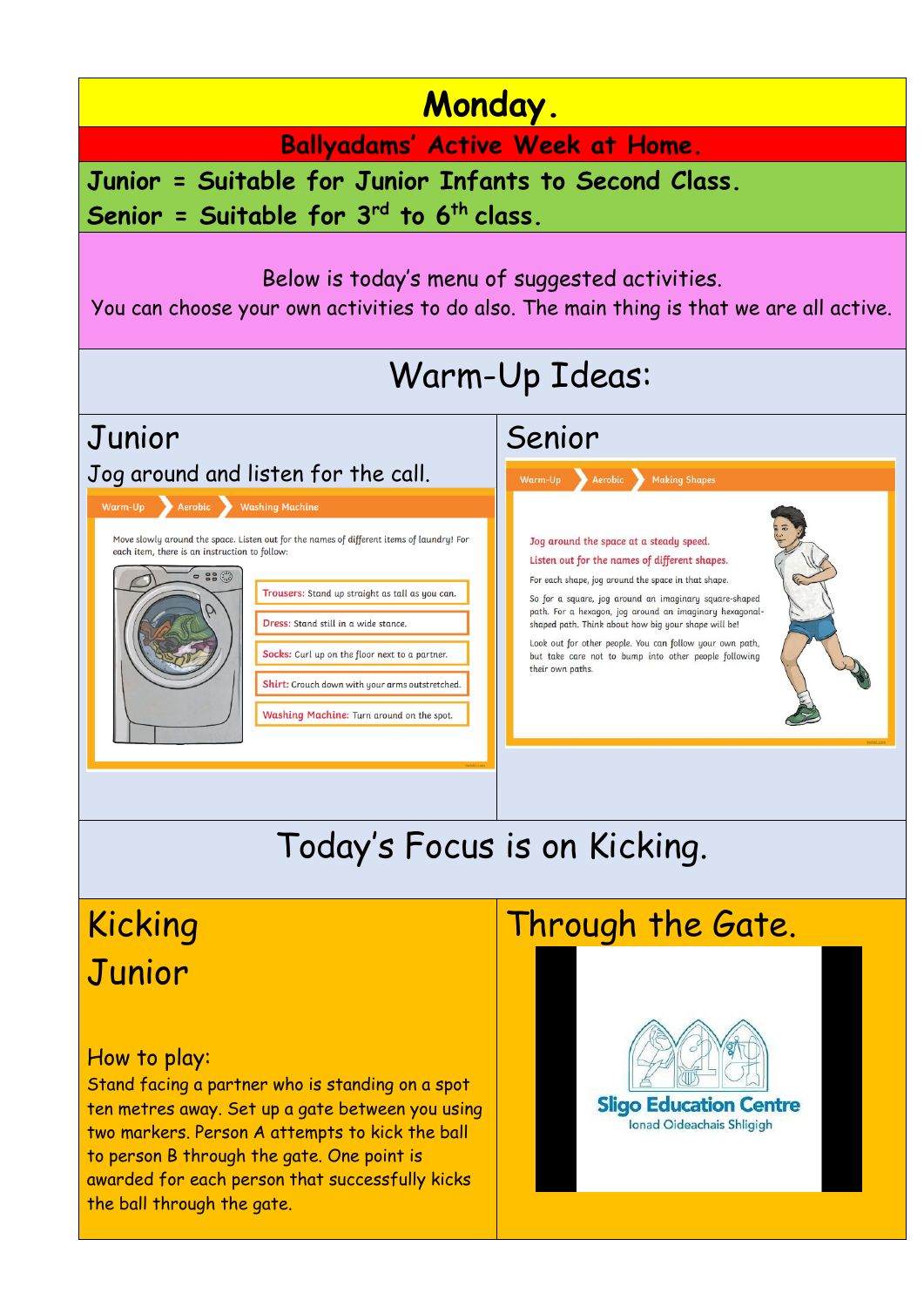# Kicking Junior and Senior.

### How to play:

Draw (with chalk) or stick target areas at different heights on a wall. Get five A4 sheets and number them from 1-5. Pick a score to achieve, e.g. ten. Can you hit the targets to achieve that score?



# Kick to Score



## Senior

Kicking

How to play:

Place a marker three to four metres from a wall. Place your ball beside the marker.

Place a plastic bottle or skittle half a metre away from your marker, in line with it.

Set up a goal approximately ten metres away using two markers.

All markers are in-line with one another.

The aim of the game is to score a goal.

Kick the ball aiming to knock the bottle.

Once you have successfully hit the bottle move it further away. Repeat,

## Rebound Ball





Variations: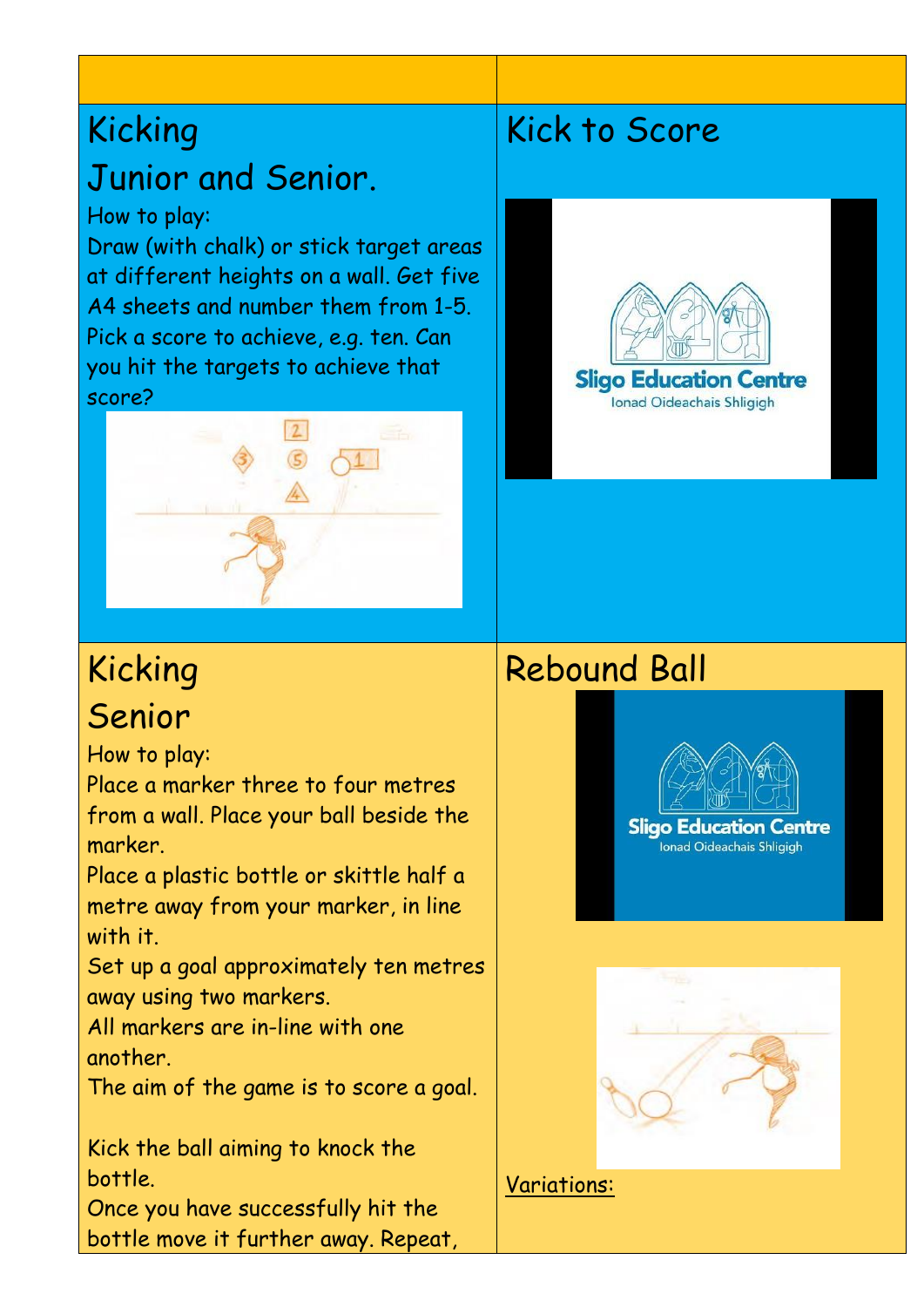| moving the bottle further and further<br>away until your bottle ends up in the<br>goal. Then try to score a goal, hitting<br>the bottle in the goal.                                                                                                                                          | Move the ball closer to the wall if you<br>are continually missing. You can also<br>move the goals closer. |
|-----------------------------------------------------------------------------------------------------------------------------------------------------------------------------------------------------------------------------------------------------------------------------------------------|------------------------------------------------------------------------------------------------------------|
| Kicking Skills of the Day.                                                                                                                                                                                                                                                                    |                                                                                                            |
| Junior                                                                                                                                                                                                                                                                                        | Junior and Senior                                                                                          |
| Dribbling                                                                                                                                                                                                                                                                                     | Kick and Catch                                                                                             |
| HomsSMUS.<br><b>EPISODE ONE: DRIBBLING</b><br>Junior and Senior<br>Passing<br>GRASSROO<br><b>HOMESWINS.</b><br><b>EPISODE TWO: PASSING</b><br>Variation: If this is too difficult stay on<br>one side of the cone using the same leg.<br>Then with practice you can progress to<br>both feet. | Senior<br><b>Hook Kick</b>                                                                                 |